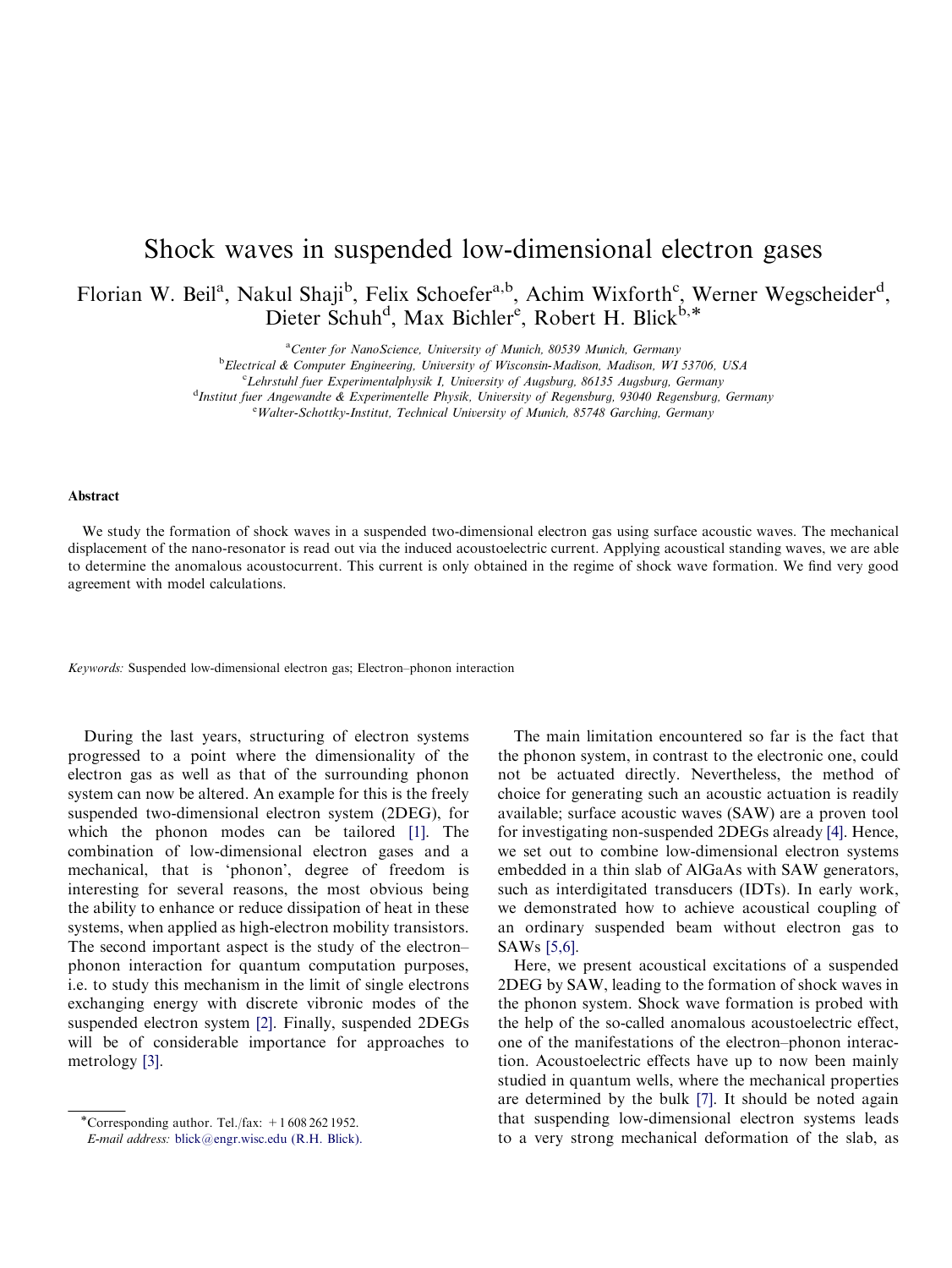compared to a 'bulk 2DEG'. Hence, the interaction of electrons and acoustical phonons is extremely enhanced.

In the following, we will describe how SAWs mechanically excite the suspended electronic specimen and how acoustic currents are observed. The measured current consists of two components of which one is an anomalous current. This current directly traces the shock wave formation in the nano-resonator. As shock wave, we define the transition from a linear response such as a sinusoidal excitation towards non-linear waveforms.

The processing follows standard techniques for suspended 2DEGs [\[1,2\]](#page-2-0), with the difference that we integrate IDTs for SAW generation on the sample. The lateral structures of the suspended 2DEGs and the IDTs are then defined via electron beam lithography. In a further step, anisotropic reactive ion etching (RIE) is applied to mill out the lithographically defined structure.

In Fig. 1, a scanning electron micrograph of the sample is shown. The inset presents the suspended beam of length  $1.2 \mu m$ , width 300 nm and height 200 nm used in the experiments. The suspended sample is placed between two IDTs forming an acoustic delay line. In the following, the two IDTs are excited with continuous waves from two synthesizers.

For shock wave probing, we couple both IDTs to generate an acoustical standing wave pattern and then trace the induced direct current. The transducers generate a coherent acoustic sound wave via the inverse piezo effect, at the lithographically defined center frequency  $f_{\text{saw}}$ . The SAW frequency and wavelength are connected via  $f_{\text{saw}} =$  $v_{\text{saw}}/\lambda_{\text{saw}}$ , where  $v_{\text{saw}} = 2865 \text{ m s}^{-1}$  is the surface wave velocity on GaAs in the [0 1 1] direction. In order to measure the acoustoelectric effects in the 2DEG in a twopoint fashion. In Fig. 2(a), the measured magnetoresistance of the suspended 2DEG is shown. We find a sheet carrier density of  $6.6 \times 10^{11}$  cm<sup>-2</sup> and a mobility of 3000 cm<sup>2</sup>  $V^{-1}$  s<sup>-1</sup>. Also shown in Fig. 2(b) is a numerical simulation of the three fundamental mechanical modes of the suspended semiconductor beam.



Fig. 1. Suspended slabs of 2DEG, which are placed between two SAW generators for probing the induced acoustoelectrical current.



Fig. 2. (a) Magneto-transport data of the suspended 2DEG and (b) finite element simulation of suspended acoustically modulated semiconductor slab. Shown is the fundamental mode and the next to higher modes.

In order to read out the acoustoelectrical current, we conducted acoustic standing wave experiments; a standing wave is formed by applying phase-locked RF signals to both IDTs, left and right of the sample. Shifting the relative phase  $\phi$  of the driving signal at one IDT, with respect to the other, results in a lateral shift of the standing wave pattern. If a perfect standing wave is formed, the total wave vector equals to zero and the only contribution to the measured acoustoelectric current is the anomalous component  $I_{\rm an}$  [\[8\]](#page-2-0).

In other words, the normal acoustoelectric current depends only on the propagating part, whereas the anomalous current depends on the mechanical deformation induced in the suspended 2DEG. Thus, we have a direct relation between the mechanical deformation and the relative phase  $\phi$ , which allows us to map the mechanical mode of the suspended beam. By varying  $\phi$ , we shift the maxima and minima of the acoustic wave through the resonator, thus mapping the deformation of the resonator directly in the current response.

In [Fig.](#page-2-0) 3, the standing wave pattern of the anomalous current is shown. Evidently, the initial trace with moderate power levels applied to the IDTs is a fundamental mode of the suspended 2DEG, forming a sinusoidal trace. Increasing the acoustic power leads to a larger current, i.e. the trace is increased towards more negative currents. The deviation from the sinusoidal waveform shows up as a pronounced peak around  $\phi = 180^{\circ}$ . This is the transition from linear to non-linear response, where the steepening of the trace indicates shock wave formation. In other words, all of the energy of the SAW is compressed around  $\phi = 180^{\circ}$ , resulting in this non-linear waveform [\[9\].](#page-2-0)